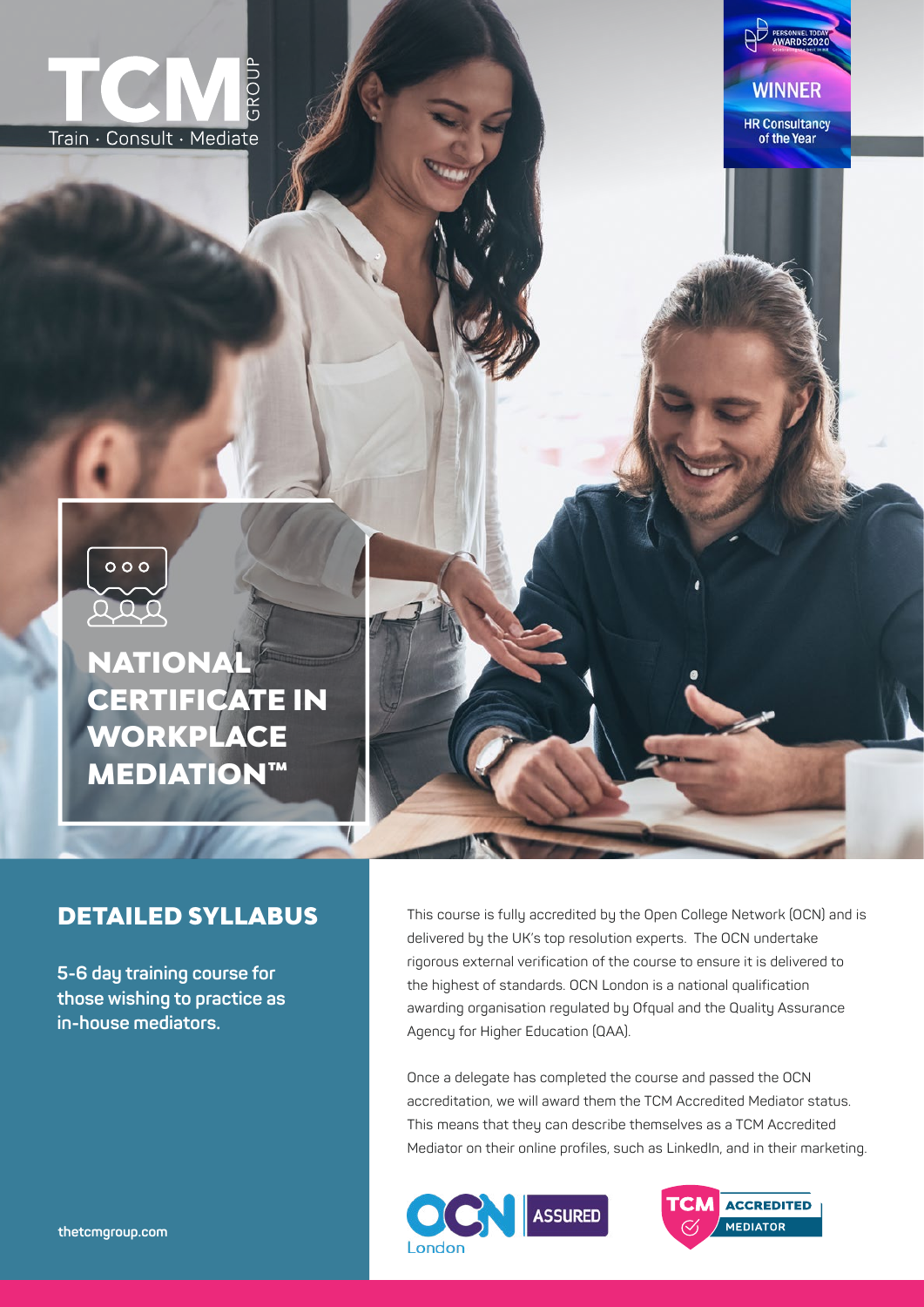# **CONTENTS**

| Introduction                         | 3  |
|--------------------------------------|----|
| <b>Administrative details</b>        | 3  |
| <b>Course information</b>            | 4  |
| <b>Course aims</b>                   | 4  |
| <b>Programme delivery</b>            | 5  |
| <b>Programme summary</b>             | 6  |
| <b>Additional course information</b> | 7  |
| Unit details (OCN requirements)      | 8  |
| A summary of the course content      | 10 |

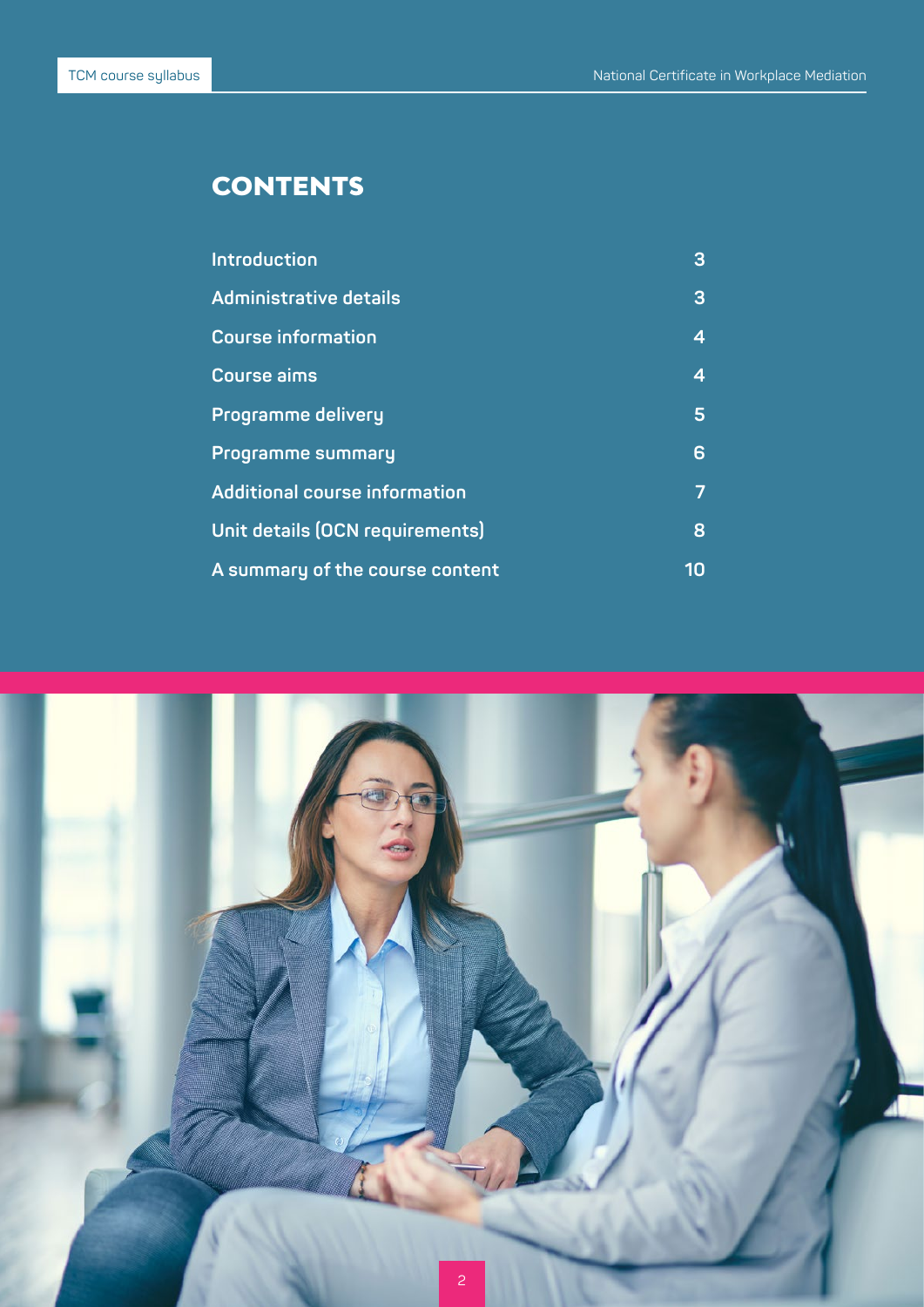## INTRODUCTION



Unresolved workplace conflicts, complaints, disputes and tensions can be damaging and costly. Whether they remain relatively low key or high profile and explosive, workplace conflicts can negatively influence modern working life.

The TCM Group's National Certificate in Workplace Mediation course provides participants with the necessary skills and strategies to resolve complex and challenging employment, workplace, consumer and labour conflicts. This course is tailored to meet the specific needs of mediators working within a wide range of organisations, including private, public and not-for-profit organisations.

This course is designed for individuals who want to work as in-house mediators, external consultants who wish to offer workplace mediation services, and those interested in developing an effective and highly practical new set of skills and competencies.

This course is unique in that it draws on examples and case studies from real cases where mediation has worked (and not worked!). The TCM Group (Total Conflict Management) ensures that its training services are:

- **Challenging**
- Fun
- Relevant
- Rewarding
- Underpinned by a commitment to your ongoing support and personal development.

This programme summary explains the course structure, aims and delivery. Please feel free to contact one of The TCM Group team using the details opposite should you have any questions about this course.

I look forward to working with you.

**David Liddle,**  CEO of The TCM Group

# ADMINISTRATIVE DETAILS

National Certificate in Workplace Mediation™ (NCWM)

Total Conflict Management Ltd (The TCM Group)

The TCM Group Business Design Centre 52 Upper Street London, N1 0QH

020 7404 7011 info@thetcmgroup.com www.thetcmgroup.com

- 1. The Essentials of Mediation
- 2. Applied Workplace Mediation Skills

- 1. A series of two modules, offered as 2 x 3-day blocks, with a one-week gap for reflection and practice.
- 2. A 5-day programme delivered as a block or split into 2 and 3 days.

- 1. Successful completion of a mediation role-play during the second module.
- 2. Completion of a training workbook and reflective study equivalent to 30 hours of reflective study.

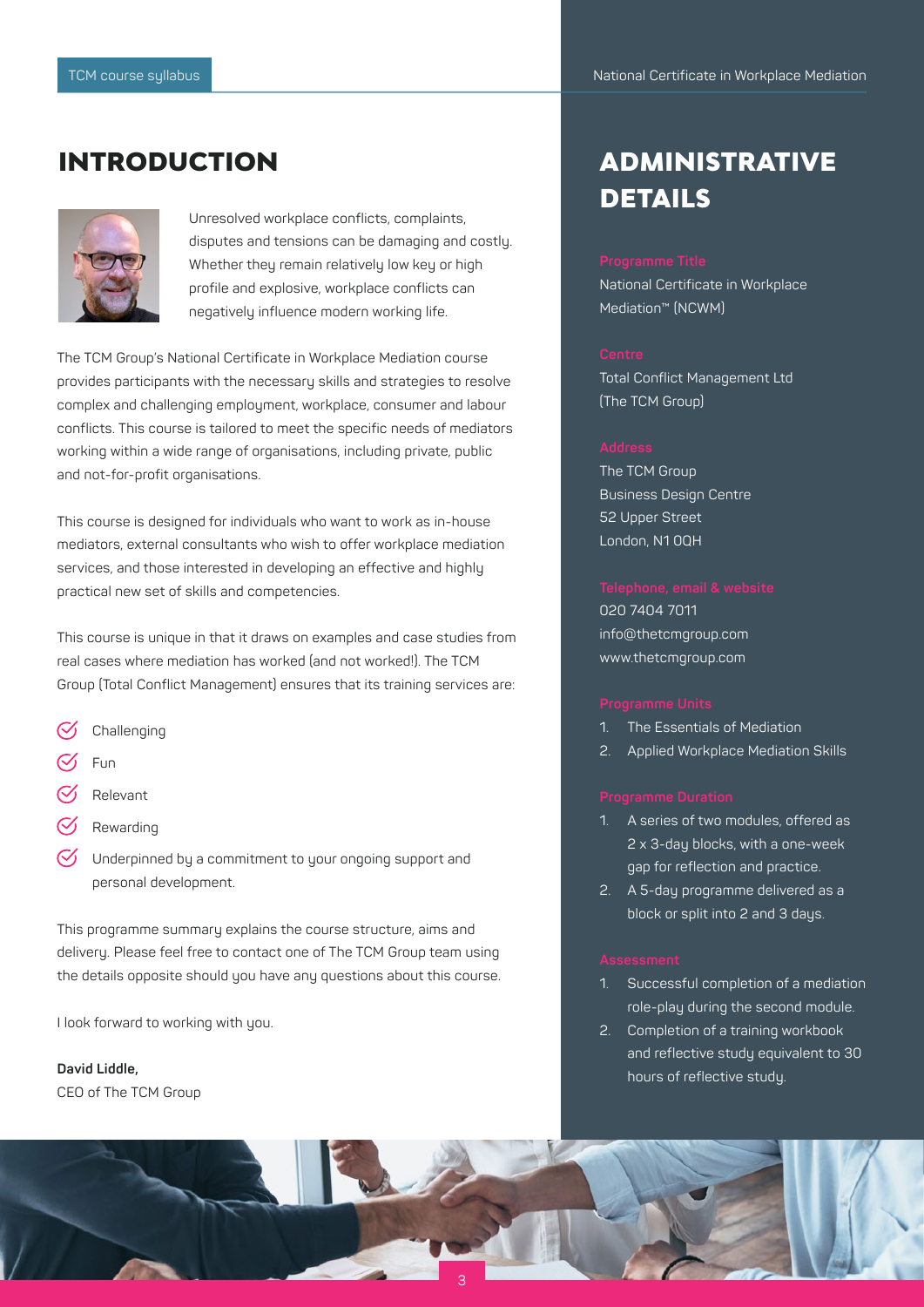## COURSE INFORMATION

### **Programme Summary**

The NCWM is a core element of TCM's activities for supporting individuals and organisations as they develop proactive, constructive and empowering responses to business disputes, complaints and conflict. This programme can be delivered as an open access or in-house course.

### **This programme trains individuals to the highest standards in:**

- Mediation best practice (TCM applies the FAIR™  $\mathcal{C}'$ mediation model – Facilitate, Appreciate, Innovate, Resolve)
- Active listening
- Non-violent communication (NVC)
- Problem-solving  $\mathcal{C}$

### **How to become a TCM accredited workplace mediator**

This course enables participants to develop the necessary skills and competencies to work as TCM accredited mediators within their own organisations, or as external consultants. TCM Group accredited mediators are expected to continually develop their professional practice. TCM provides a package of ongoing support and Continuing Professional Development (CPD) for TCM trained in-house mediators through TCM Community.

The NCWM offers an in-depth analysis of mediation, with particular reference to resolving business complaints, disputes and conflict. The course uses a variety of learning and teaching methods. During the course, participants are encouraged to develop their learning through group discussions, role-plays, case study discussions as well as independent learning and reflection. Peer-based evaluation and learning feature heavily throughout the programme. This is supported by regular assessment of activities and learners' progress by course facilitators.

The programme is appropriate for individuals who want to develop or enhance their conflict management skills. It is also relevant for individuals who regularly manage conflict as part of their work, including managers, supervisors, investigators, equality officers, HR professionals, advocates and complaints managers.

## COURSE AIMS

By the end of the programme, participants will have developed the necessary skills to ensure that they are able to:

- 1. Understand the causes and the nature of conflict at work. Participants will recognise the symptoms and expressions of conflict along with its underlying causes and effects.
- 2. Transform dysfunctional and destructive conflict into functional and co-operative dialogue.
- 3. Compare and contrast the various conflict management strategies available to organisations and to understand their own personal conflict management styles.
- 4. Understand the seven stages of mediation and to demonstrate competency in managing the process in a safe and controlled manner.
- 5. Understand the underlying philosophy, ethos and applications of mediation so that it can be made accessible to potential mediation parties.
- 6. Recognise and develop strategies for overcoming potential blocks and barriers to the mediation process, including building and maintaining a commitment to mediation, identifying parties' goals and overcoming impasses during the process.
- 7. Consider the relationship between conflict, power, prejudice and discrimination and to define the role of the mediator in developing an equitable and safe environment for positive dialogue.
- 8. Develop anti-oppressive practices for mediators and examine the role of mediation in creating and sustaining positive and meaningful relationships across different cultures, religions, backgrounds and experiences.
- 9. Undertake a detailed analysis of the communication process in mediation and understand how to apply principles such as non-violent communication.
- 10. Enhance parties' communication skills and develop core competencies in active listening, including the use of appropriate questions, reframing, funneling, mirroring and summarising.
- 11. Recognise and understand the standards of practice which mediators must adhere to before, during and after mediation.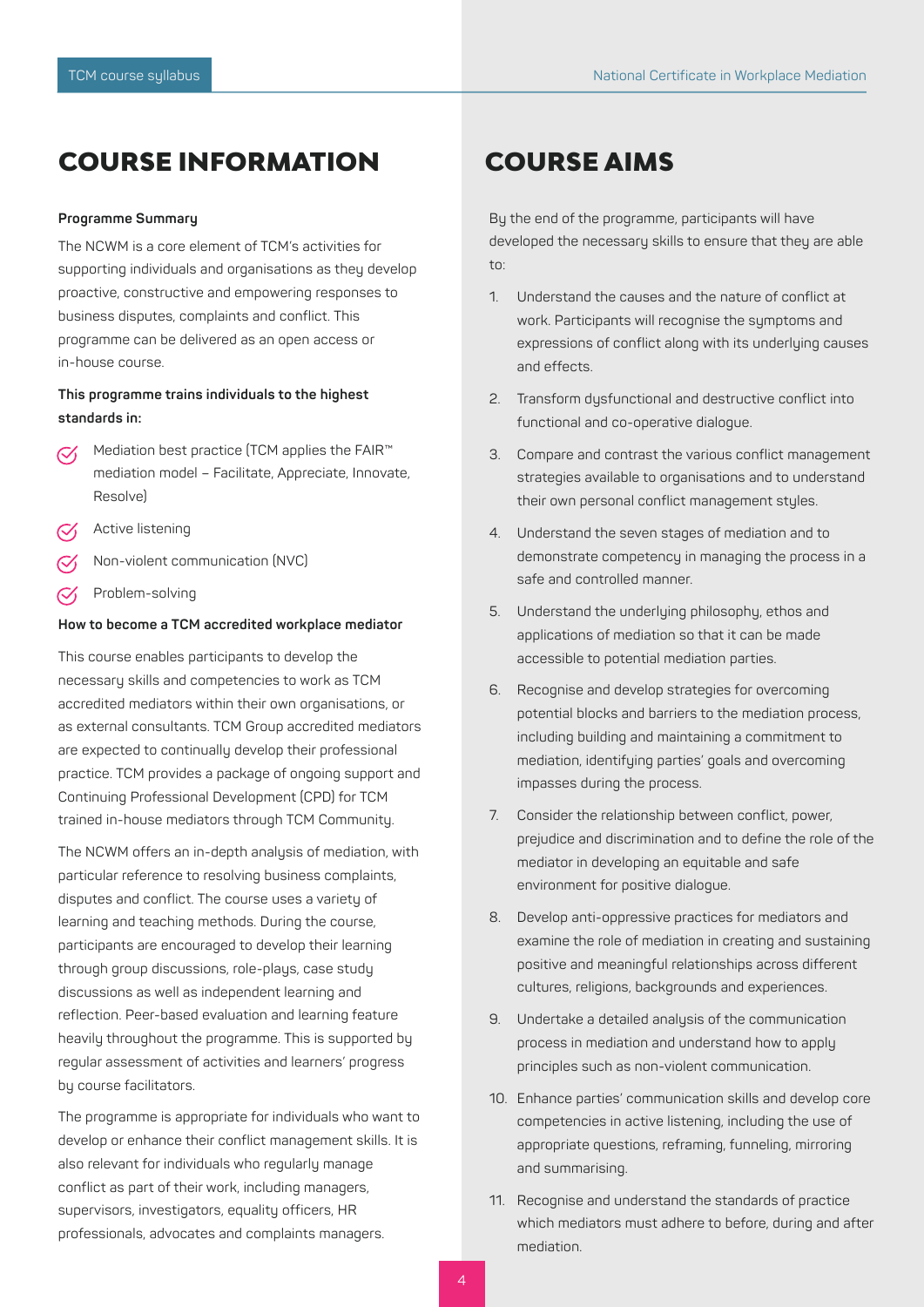### TCM course syllabus National Certificate in Workplace Mediation

## PROGRAMME DELIVERY

The course has been professionally designed to develop participants' skills as they become practicing mediators. The role of the trainer is to facilitate learning through the provision of resources and support, as well as stimulating discussion and providing challenging exercises to give learners a diverse and highly participatory learning experience. Learning is done during contact time and via private, directed study.

Throughout the course, the delivery of teaching and learning methods takes on a variety of forms, including group discussions, workshops, awareness work, skills practice, role-play, group plenary and individual work.

### **Pre-course work**

Details of pre-course reading in addition to a questionnaire will be provided before the course starts.

### **Trainer presentation**

This method of learning is mainly used as a pre-cursor to experiential workshops and role-plays. Trainers provide information and knowledge on the models, processes, principles and theory in the context of unit content. This information is reinforced via other methods of teaching.

### **Private study, tutorial and personal reflection**

Reflective learning is an important element in mediation work. Mediators operate in difficult emotional conflict situations. Practitioners need to address their own personal needs and motivations so that they are able to recognise unresolved past conflict which impacts on the quality and effectiveness of their work. This can be partially processed through private study and tutorials. Private study also offers the opportunity for learners to assimilate elements of the course content and create ownership and the development of personal articulation of theory and principles.

### **Role-play**

This is an important part of the course in which participants are encouraged to put principles into practice in a safe environment via experiential learning. The emphasis will be on participants' ability to try out specific mediation skills. Trainer, participant and peer feedback is also part of this process. Participants will be involved in assessed role-plays which they must pass to complete this course.



### **Group plenary**

Participants are invited as a group to compare different learning experiences throughout the course and to give feedback on their own development. Group plenary consolidates the group and develops their awareness of adjusting to each other's learning styles as well as developing their awareness of each other's learning needs.

### **Self-directed learning**

Learners will be given tasks to complete outside of the training room in relation to course content covered during contact time. Tasks will include a problem analysis focus, questions and exercises that are relevant to particular sessions delivered.

### **Evidence of learning**

All participants are expected to complete a portfolio of learning. The portfolio will require, on average 4 days learning. This is the minimum standard set by OCN. The training workbook uses a standard template provided by Total Conflict Management, however, it may also include:

- Learner reflection sheets
- Completed learning exercises
- Peer feedback and assessment sheets
- Tutor feedback and assessment sheets
- Private study tasks
- Role-plays completed
- Articles and notes
- Records of skill exercises
- Tutors final overall assessment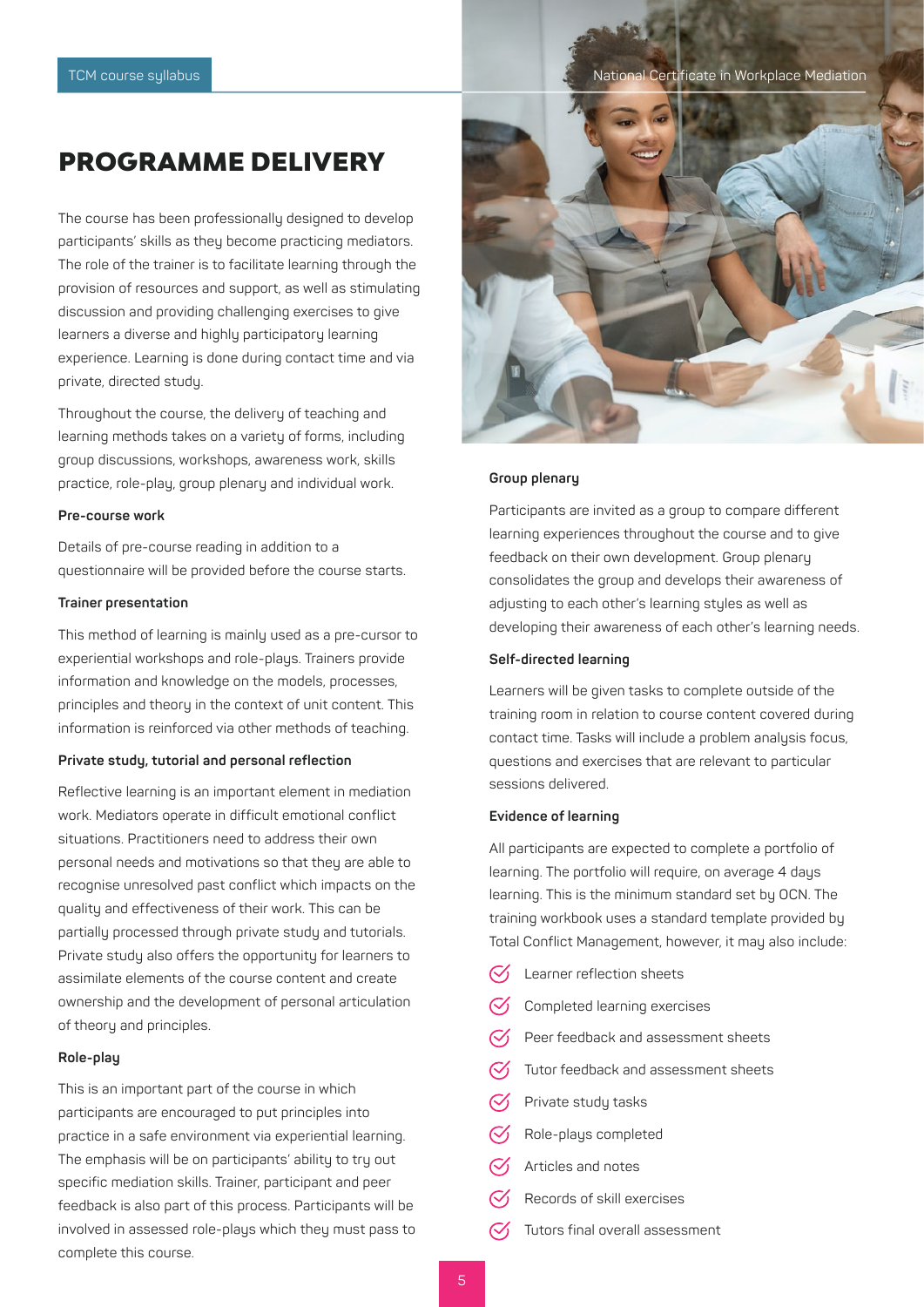## PROGRAMME SUMMARY

### Unit One:

**Days 1 - 3 Essentials of Mediation**

### **Day 1:**

- Personal and organisational experiences of conflict.
- Putting workplace conflict into context.
- Mediation: Principles, process and practice.
- Introducing mediation to the parties.
- Securing a commitment to mediate.

### **Day 2:**

- The skills of a workplace mediator: active listening, summarising, questioning, funnelling, reframing.
- Building a commitment to mediate.
- Non-violent communication and reframing.
- Setting up and managing the first and second pre-meetings with the parties.

### **Day 3:**

- Working towards impartiality.
- Dealing with strong emotions and challenging behaviour.
- Managing the joint meeting: facilitation skills, problem- solving and reaching agreement.



### Unit Two: **Days 4 - 6 Applied Mediation Skills**

### **Day 4:**

- Observed role-plays and feedback.
- Dealing with impasse in mediation.

### **Day 5:**

- Observed role-plays and feedback.
- Dealing with power and prejudice in mediation.

### **Day 6:**

- Observed role-plays and feedback.
- Mediator professional development and practice standards.
- Couse conclusion, evaluation and action planning.

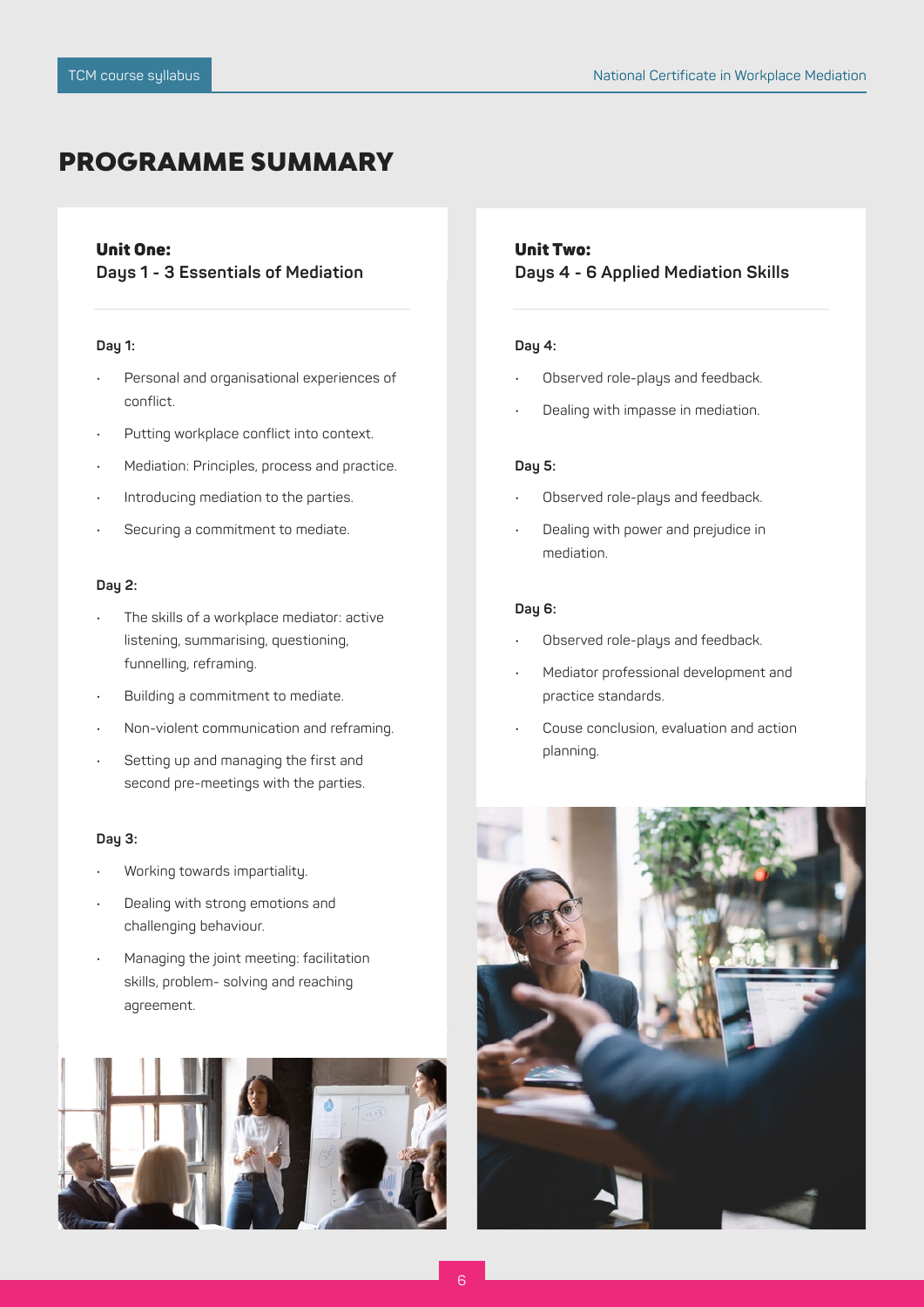# ADDITIONAL COURSE INFORMATION

### **Target audience**

Individuals involved in workplace mediation, management development and consultancy, staff development, coaching and mentoring, trade union activities, personnel and/or human resource management and development, diversity and equality, workplace counselling, psychotherapy, employment law, industrial and employee relations, management and supervision.

### **Venue**

Open access or at client's premises.

### **Validation**

Fully accredited by OCN with nine credits at level three.

### **Previous experience/knowledge**

None required, however, some experience of advising, managing or supervising staff is beneficial. Full course preparation is made available before the course commences.

### **Resources required**

Flipchart and pad plus LCD Projector (Trainers have notebooks and all other resources)

### **The Learning Environment**

The training takes place in a positive physical environment, which inspires a constructive, stimulating, and humanising experience for participants. The environment for the training is comfortable with natural light and high-quality visual aids. Some accelerated learning techniques will be employed throughout the course.

### **Evaluation**

At the beginning of the course, all participants will be provided with a copy of the learning outcomes. Their own personal expectations will also be sought at the beginning of the course. At the end of the course, participants will be invited to share their own experiences and perceptions of the course and they will be encouraged to consider areas for improvement and development.

### **Participant learning and reflection**

All participants will be encouraged to undertake personal reflection and to consider further areas for professional development and practice. All participants will be encouraged to develop a practical conflict management toolbox to equip them, as they become practicing mediators.

### **Anti-discriminatory practice**

TCM is committed to developing and delivering all of its services in ways which are free from discriminatory, oppressive or prejudicial language or content. Total Conflict Management regularly reviews its equality and diversity policy and copies are freely available upon request. We will make every effort to ensure that our services are fully accessible and we welcome feedback and suggestions from all of our customers and service users.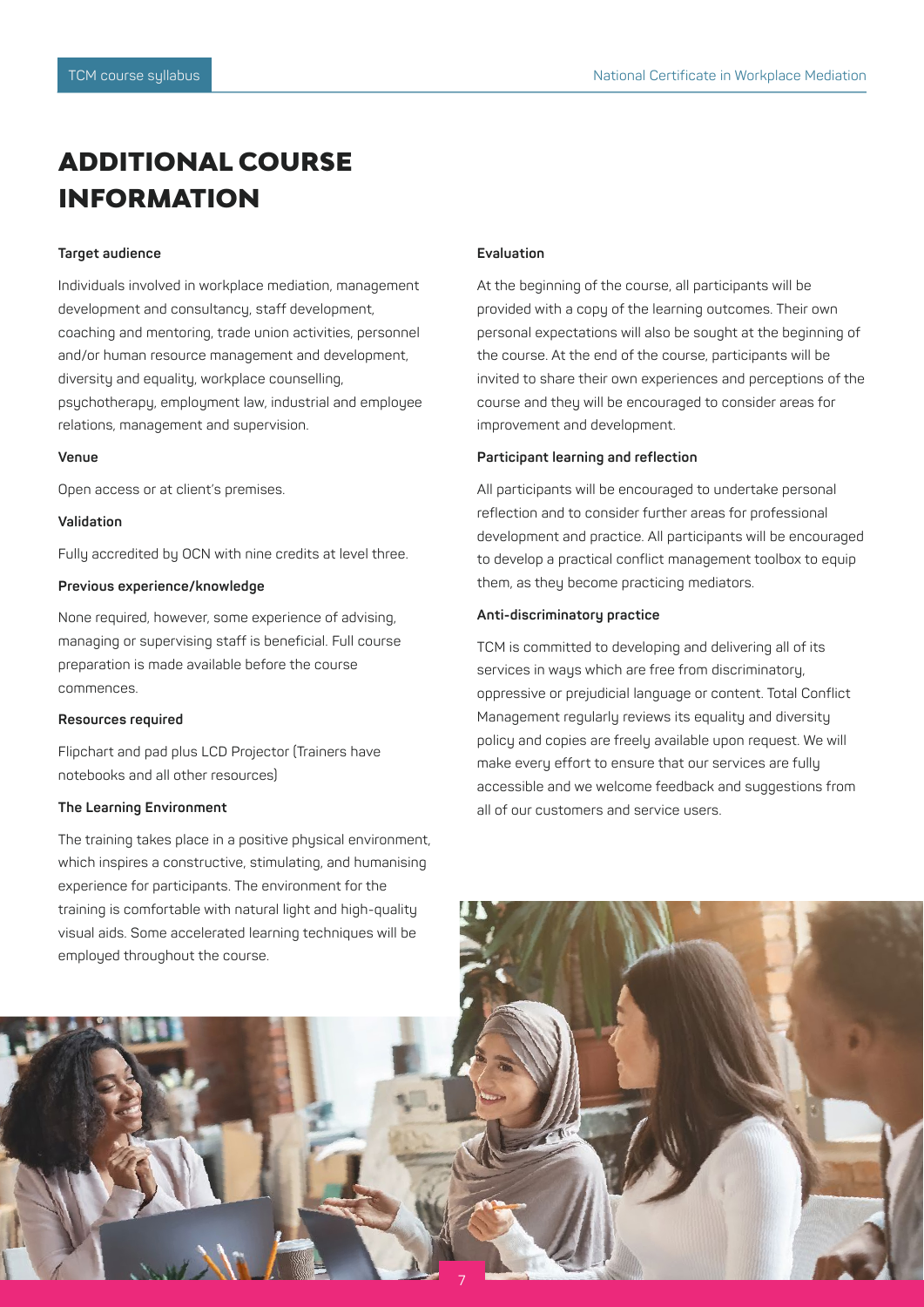# UNIT DETAILS (OCN REQUIREMENTS)

**For Office Use Only: UNIT CODE AF4**

**4.4** UNIT TITLE: **The Essentials of Mediation**

**4.5** CREDIT LEVEL: **Three**

**4.6** NO. OF CREDITS: **Six**

| 4.7 OUTCOMES |                                                                                                              | 4.8 CRITERIA FOR ASSESSMENT                                                                                                                                                                                                                                                                                                                                                                                                                                                                                  |  |  |
|--------------|--------------------------------------------------------------------------------------------------------------|--------------------------------------------------------------------------------------------------------------------------------------------------------------------------------------------------------------------------------------------------------------------------------------------------------------------------------------------------------------------------------------------------------------------------------------------------------------------------------------------------------------|--|--|
| 1.           | Understand your own<br>responses to conflict and<br>conflict management.                                     | 1.1 Evaluate own self-awareness by reflecting on own personal response to conflict, both<br>as a third party and as a participant.<br>1.2 Explain a personal process for on-going learning that uses current support mechanisms<br>available to workplace mediators in terms of supervision from managers, peers and/or<br>external organisations.                                                                                                                                                           |  |  |
| 2.           | Understand the causes,<br>consequences and context<br>of workplace conflict.                                 | Explain the causes, behaviours and consequences of conflict within organisations.<br>2.1<br>2.2 Apply your analysis of conflict escalation to a workplace situation.                                                                                                                                                                                                                                                                                                                                         |  |  |
| З.           | Understand the values and<br>principles of workplace<br>mediation.                                           | 3.1 Critically assess the importance of each of the core principles of mediation.<br>3.2 Explain how the mediator can support these principles.                                                                                                                                                                                                                                                                                                                                                              |  |  |
| 4.           | Understand the Facilitate,<br>Appreciate, Innovate,<br>Resolve (FAIR) mediation<br>model.                    | 4.1 Explain the key stages which the Facilitate, Appreciate, Innovate, Resolve (FAIR)<br>mediation model delivers, including: confidentiality, voluntary, self-determination, non-<br>judgmental approach and impartiality.<br>4.2 Explain the skills necessary to support each of the four stages of FAIR mediation.<br>4.3 Assess the application of the FAIR mediation model in practice.<br>4.4 Explain how to manage and overcome blocks and barriers to the mediation process,<br>including prejudice. |  |  |
| 5.           | Understand the<br>communication skills<br>necessary for mediation.                                           | Explain how reframing and non-violent communication relate to the mediation process.<br>5.1<br>5.2 Explain the role of active listening and empathy in the mediation process, both in terms<br>of the mediators' empathy towards the parties and the creation of empathy between<br>parties.<br>5.3 Explain the benefits of co-mediation compared to working alone.                                                                                                                                          |  |  |
| 6.           | Understand the difference<br>between positions, interests<br>and needs, and how they<br>relate to mediation. | 6.1 Explain what is meant by needs.<br>6.2 Assess the difference between position, interests and needs.<br>6.3 Explain how the mediation can assist the parties to move from their starting positions<br>towards their underlying needs.                                                                                                                                                                                                                                                                     |  |  |
| 7.           | Understand the core<br>elements of problem-solving<br>for workplace mediators.                               | Analyse the key elements of effective problem-solving and consensus building.<br>7.1<br>7.2 Explain Specific, Measurable, Achievable, Realistic, Time-bound (SMART) action<br>planning.<br>7.3 Explain the core elements of a final agreement /action plan.                                                                                                                                                                                                                                                  |  |  |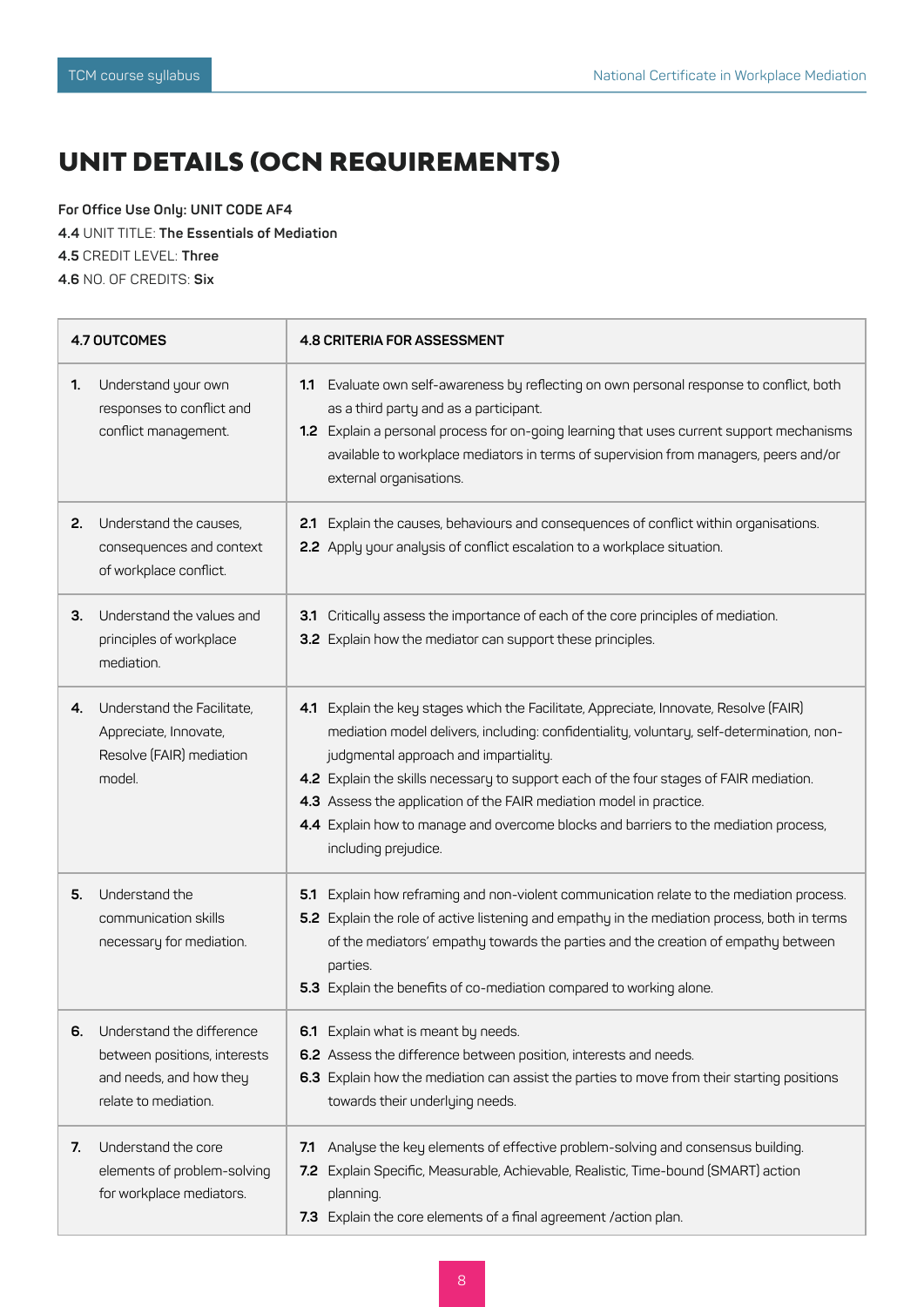## CONTINUED ...

**4.4** UNIT TITLE: **Applied Mediation Skills 4.5** CREDIT LEVEL: **Three 4.6** NO. OF CREDITS: **Three**

| <b>4.7 OUTCOMES</b> |                                                                                                                                                            | <b>4.8 CRITERIA FOR ASSESSMENT</b>                                                                                                                                                                                                                                                                                                                     |  |
|---------------------|------------------------------------------------------------------------------------------------------------------------------------------------------------|--------------------------------------------------------------------------------------------------------------------------------------------------------------------------------------------------------------------------------------------------------------------------------------------------------------------------------------------------------|--|
| 1.                  | Be able to demonstrate<br>how to manage the distinct<br>stages of the one-day<br>Facilitate, Appreciate,<br>Innovate, Resolve (FAIR)<br>mediation process. | Demonstrate how to manage all stages of the mediation process with appropriate<br>1.2 <sub>1</sub><br>control and safety, for the following stages of the Facilitate, Appreciate, Innovate,<br>Resolve (FAIR) mediation process:<br>Pre-mediation planning<br>Individual meetings<br>$\bullet$<br>Joint meeting<br>$\bullet$<br>Closing and evaluation |  |
| 2.                  | Be able to practice active<br>listening skills in the<br>mediation process.                                                                                | Explain the causes, behaviours and consequences of conflict within organisations.<br>2.1<br>2.2 Apply your analysis of conflict escalation to a workplace situation.                                                                                                                                                                                   |  |
| 3.                  | Understanding the<br>application of key problem<br>solving and action planning<br>approaches during<br>mediation.                                          | Demonstrate, using examples, how to develop, agree and review a final agreement/<br>3.1<br>action plan using key problem-solving technique.                                                                                                                                                                                                            |  |
| 4.                  | Be able to undertake<br>self-directed development<br>through reflective practice<br>and research.                                                          | Analyse the impact of the training on own practice as workplace mediator.<br>4.1                                                                                                                                                                                                                                                                       |  |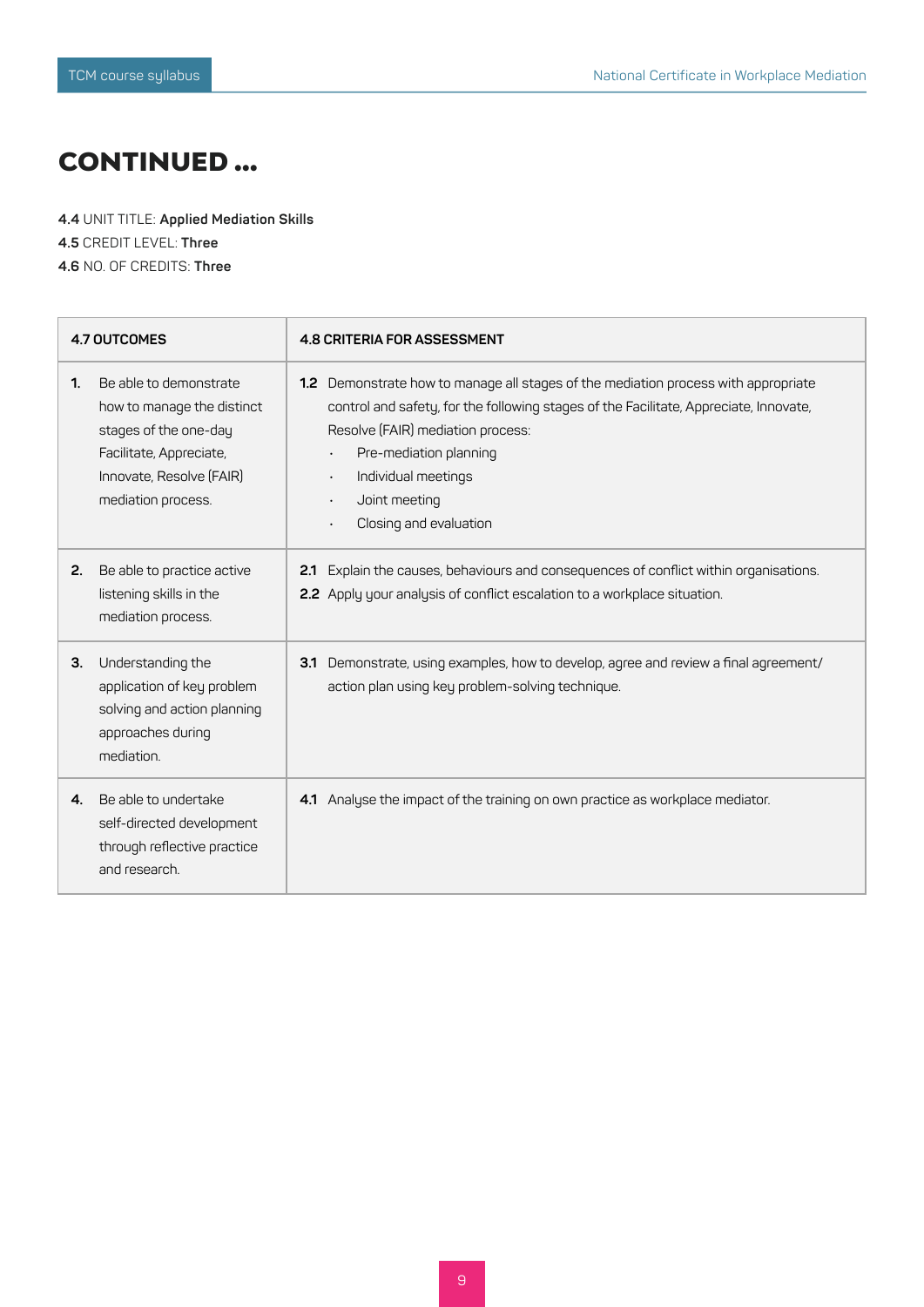# A SUMMARY OF THE COURSE CONTENT

| <b>AREAS COVERED</b>                                                     | <b>DETAILED CONTENT</b>                                                                                                                                                                                                                    |                                                                                                                                                                                                           |
|--------------------------------------------------------------------------|--------------------------------------------------------------------------------------------------------------------------------------------------------------------------------------------------------------------------------------------|-----------------------------------------------------------------------------------------------------------------------------------------------------------------------------------------------------------|
| <b>Introducing the National</b><br>Certificate in Workplace<br>Mediation | $\cdot$ Introduction and course admin<br>Icebreakers and expectations<br>• Aims and objectives                                                                                                                                             | • Introducing the portfolio and OCN<br>· Setting the ground rules and boundaries                                                                                                                          |
| <b>Conversation about</b><br>conflict                                    | What is conflict?<br>The 7 stages of conflict escalation<br>Where in an organisation does conflict occur?<br>Conflict is normal<br>Destructive and constructive conflict<br>Individual conflict management styles                          | • The sources and causes of workplace conflict<br>• Behavioural responses to conflict<br>• The impact and costs of workplace conflict<br>• Personal experiences and reflections of<br>conflict            |
| Workplace mediation                                                      | • A working definition of mediation<br>• A comparison of mediation with other forms<br>of dispute resolution<br>· An organisation's attitude to mediation                                                                                  | • The values and ethos of mediation<br>• Current legislation and the role of mediation<br>• The advantages and benefits of mediation<br>· The structure of a FAIR mediation intervention                  |
| The role of the<br>workplace mediation                                   | Defining the boundaries<br>Managing the parties' interactions safely and<br>with control<br>Maintaining a confidential environment<br>Facilitation and problem solving                                                                     | $\cdot$ Preparing a mediation intervention<br>• Assessing the suitability for mediation<br>Building a commitment to mediation<br>· Closing, reflecting, evaluating                                        |
| The skilled workplace<br>mediator                                        | Building empathy<br>Active/reflective listening<br>Questioning (open, probing, closed,<br>hypothetical and funnelling)<br>Non-verbal communication<br>Separating facts, feelings and truths<br>• A shift away from positions towards needs | • Identifying the substantive, procedural and<br>psychological needs of the parties.<br>• Differentiating points of commonality from<br>points of divergence<br>$\cdot$ Reframing<br>• Positive influence |
| The FAIR workplace<br>mediator                                           | The nature of impartiality<br>Anti-discriminatory practice for mediators                                                                                                                                                                   | • Hooks, triggers and buttons<br>• Non-violent communication                                                                                                                                              |
| Practical problem<br>solving for workplace<br>mediators                  | Helping others to make logical decisions<br>Conveying ideas and progress effectively<br>Working on the common ground.<br>Strategies for effective win/win dialogue<br>Structuring ideas                                                    | • Checking your BATNA, WATNA and MLATNA<br>· Facilitation techniques for workplace<br>mediators<br>· Testing for rigour and appropriateness.<br>· Using power effectively                                 |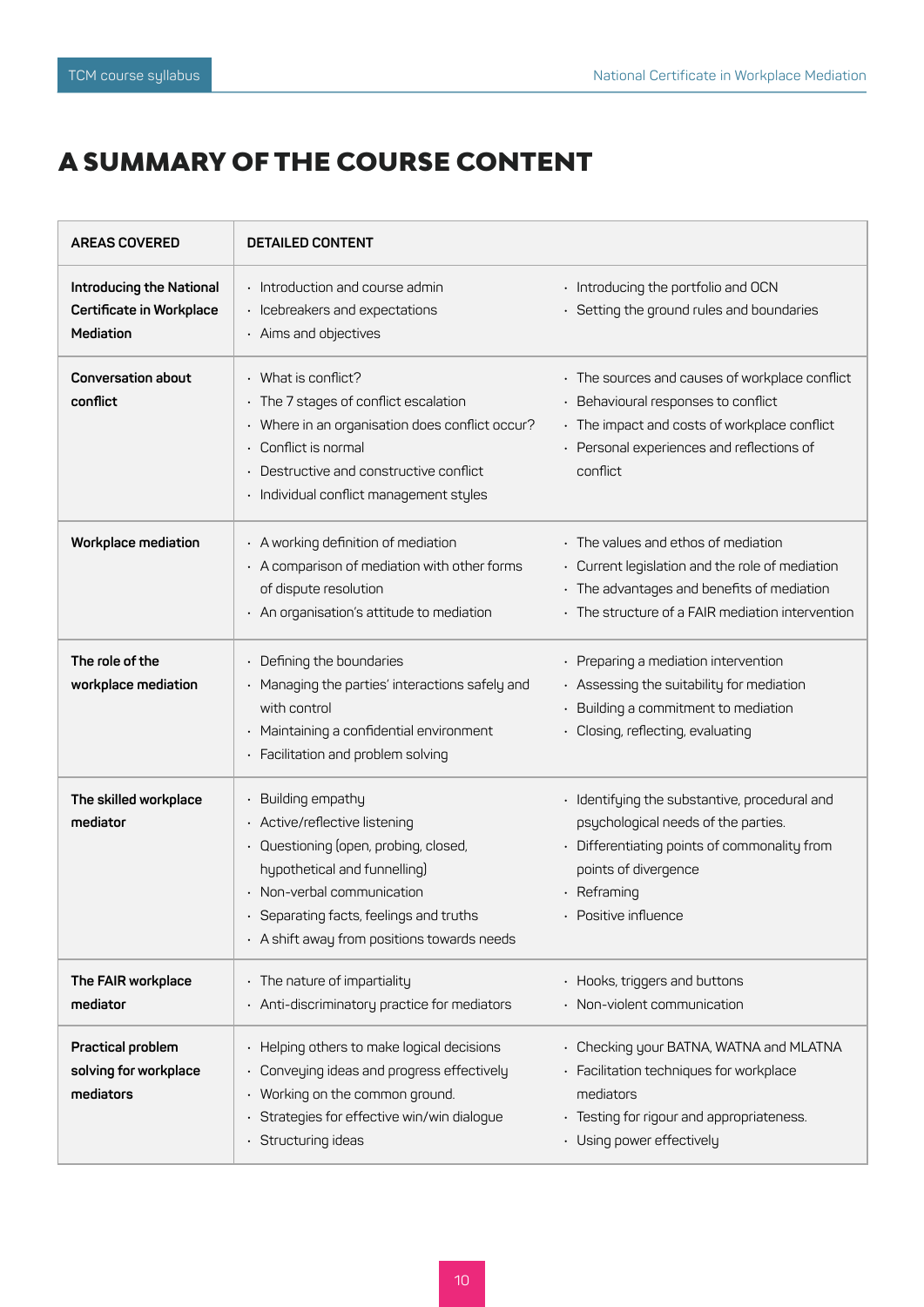| <b>AREAS COVERED</b>                                            | <b>DETAILED CONTENT</b>                                                                                                                                                                                                                                                                               |                                                                                                                                                                                                                                                               |
|-----------------------------------------------------------------|-------------------------------------------------------------------------------------------------------------------------------------------------------------------------------------------------------------------------------------------------------------------------------------------------------|---------------------------------------------------------------------------------------------------------------------------------------------------------------------------------------------------------------------------------------------------------------|
| Overcoming impasse<br>calmly with patience<br>and respect       | • Responding to hostility, aggression and<br>stress.<br>· Managing power imbalances.<br>· Lack of motivation to mediate.<br>Breaking deadlocks and overcoming<br>perceived impasse.<br>· Agreeing and applying ground rules.                                                                          | • Dealing with misunderstandings and<br>objections.<br>• Managing conflict at the joint meeting.<br>• Developing an agenda based on parties<br>points of Interest (using a mix of areas of<br>commonality and areas of divergence).<br>· Encouraging honesty. |
| Managing the two<br>pre-mediation meetings                      | · Introducing mediation and the mediator.<br>Providing an opportunity to vent.<br>$\cdot$ Generating quick wins = confidence boosters<br>and tertiary.                                                                                                                                                | • Getting a useful overview and identifying the<br>primary, secondary etc. points of interest.<br>• Preparing the parties to meet each other.<br>• Managing the second meeting.<br>• Building rapport and dialogue.                                           |
| Managing the joint<br>meeting                                   | • Preparing yourself and the room<br>· The use of caucuses, structured breaks or<br>time outs<br>• Mediators opening statement and confirming<br>the terms of practical problem solving<br>Uninterrupted speaking time for parties<br>$\cdot$ From the past to the present to the future<br>reference | · Managing dialogue around each agenda point<br>· Stimulating and managing conflict<br>$\cdot$ Action planning<br>· Logistics<br>· Mediators closing statement/summary<br>• Closure and follow up arrangement<br>· Agreeing the agenda.                       |
| Negotiating and<br>agreeing an outcome<br>and final action plan | Negotiating a win/win outcome<br>$\bullet$<br>When to agree to disagree<br>Using SMART targets<br>$\bullet$<br>Contingency planning                                                                                                                                                                   | · Agreeing drafting period<br>· Agreeing review periods<br>• The role of other third parties (Trades Unions,<br>Managers, HR/Personnel etc.)                                                                                                                  |
| Review and evaluation<br>of practice                            | Review of individual cases<br>Review of professional practice                                                                                                                                                                                                                                         | • Support and supervision for professional<br>mediators                                                                                                                                                                                                       |
| Developing<br>opportunities for<br>professional practice        | The role of TCM<br>Becoming a TCM accredited mediator                                                                                                                                                                                                                                                 | · Incorporating mediation into your portfolio of<br>skills and competencies                                                                                                                                                                                   |
| Assessment of<br>mediation practice                             | Key stages in the assessment of practice<br>$\ddot{\phantom{0}}$<br>during the course include:<br>1. Introducing mediation to the parties<br>2. Overcoming blocks, barriers and impasses<br>3. Managing the pre-mediation caucuses<br>4. Managing the joint meetings                                  | *Assessment is peer and tutor based and is<br>against identified skills and competencies of a<br>workplace mediator.                                                                                                                                          |

**Note:** The TCM Group reserves the right to modify this course outline at any time based on emerging best practice, changing legislation or our own experience of what works and what doesn't work.